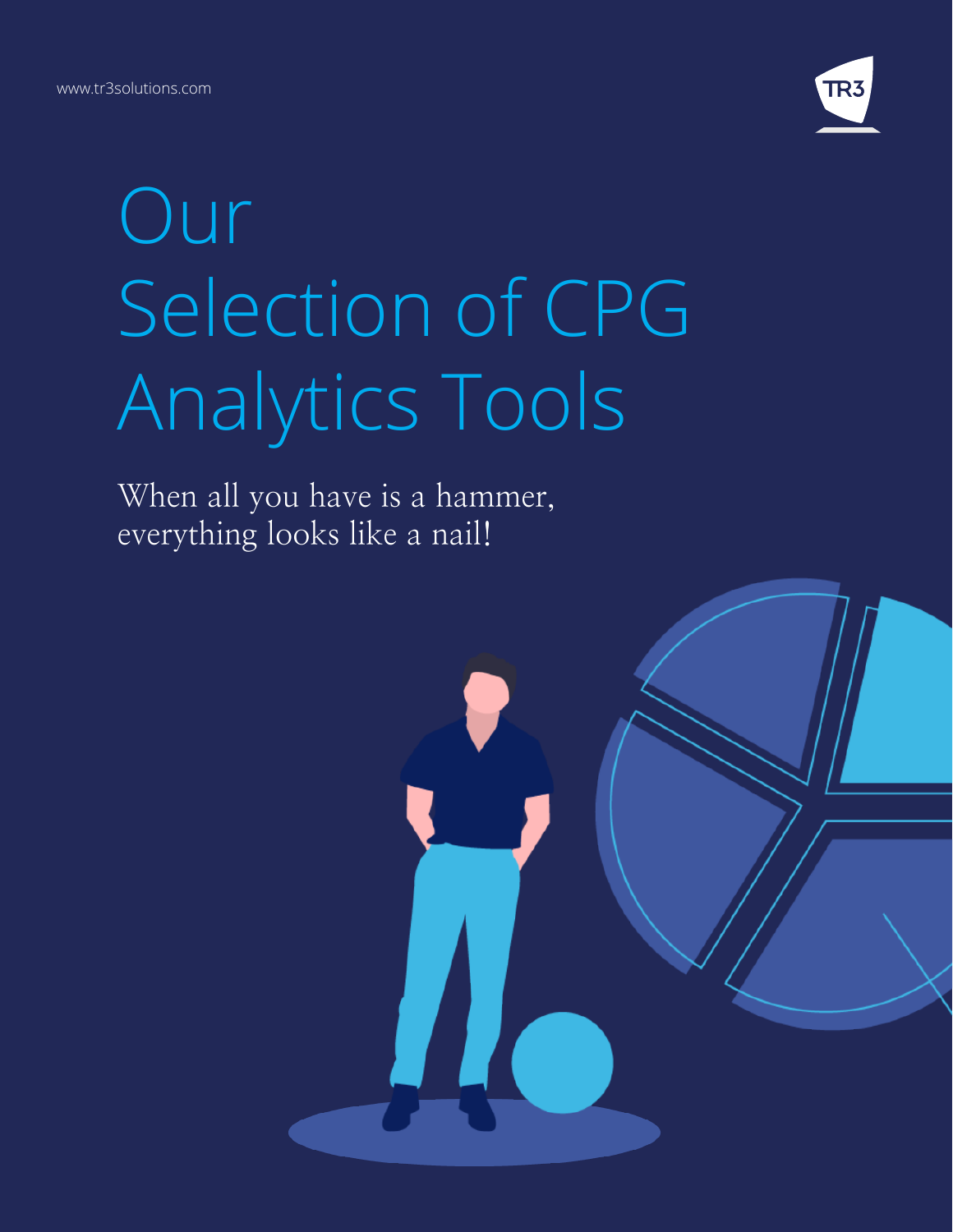#### Overview

CPG manufacturers have no shortage of data available for analytics, with the level of detail and frequency of update varying widely between sources. Stakeholders each have very different use-cases, with some wanting very granular, store specific, daily information, and others looking for a top-line view of business performance.

The biggest issue we have seen is trying to use one tool to solve every problem. In concept, a single tool simplifies the selection process, but in reality, it leads to using technology for things that it just is not meant for – like trying to drive a screw with a hammer.

At TR3 we partner with a wide array of CPG users, and we have evolved to an effective blend of capabilities. In fact, we empower our users to decide which approach works best for them and their unique goals. Here is a guide to how we approach data analytics.

## Spreadsheets Rule For Analyst Number Crunching

There are a lot of different tools available, but the tried-and-true foundation to start with is the spreadsheet. Spreadsheets are nearly a universal tool because analysts have intimate knowledge of the technology and find the ability to independently manipulate spreadsheets critical. Therefore, all of TR3's outputs and data feeds have the option of spreadsheet delivery. This facilitates sharing work product and collaboration within existing team activities, without disrupting existing processes.

## Data Visualization - The "New Kid On The Block"

Data Visualization is a hot technology, and for good reason: it is both a powerful and flexible way to view data. TR3 manages a high volume of data for our customers (from both retailers and internal systems), so we partner with data visualization providers like Tableau, PowerBI, Domo, and others. Some customers want to utilize their internal tool of choice, while others take advantage of our hosted Tableau cloud platform.

Regardless of which platform is chosen, data visualization tools are a valuable asset, particularly in their ability to support less structured exploration of data and reduce reliance on canned, inflexible reports.

## Alerts!!!

It is more effective to push out alerts for critical business issues, rather than forcing users to search for what they need. An alerts engine that can be easily customized to automatically push out notifications to users is a valuable asset – think of it as your 24x7 business monitor.

The key to alerts is the flexibility to set thresholds and priorities so that this an invaluable asset does not turn into the proverbial "Boy Who Cried Wolf". When you find the right balance, your team will react when they receive alerts; send too many and they will quickly become desensitized.